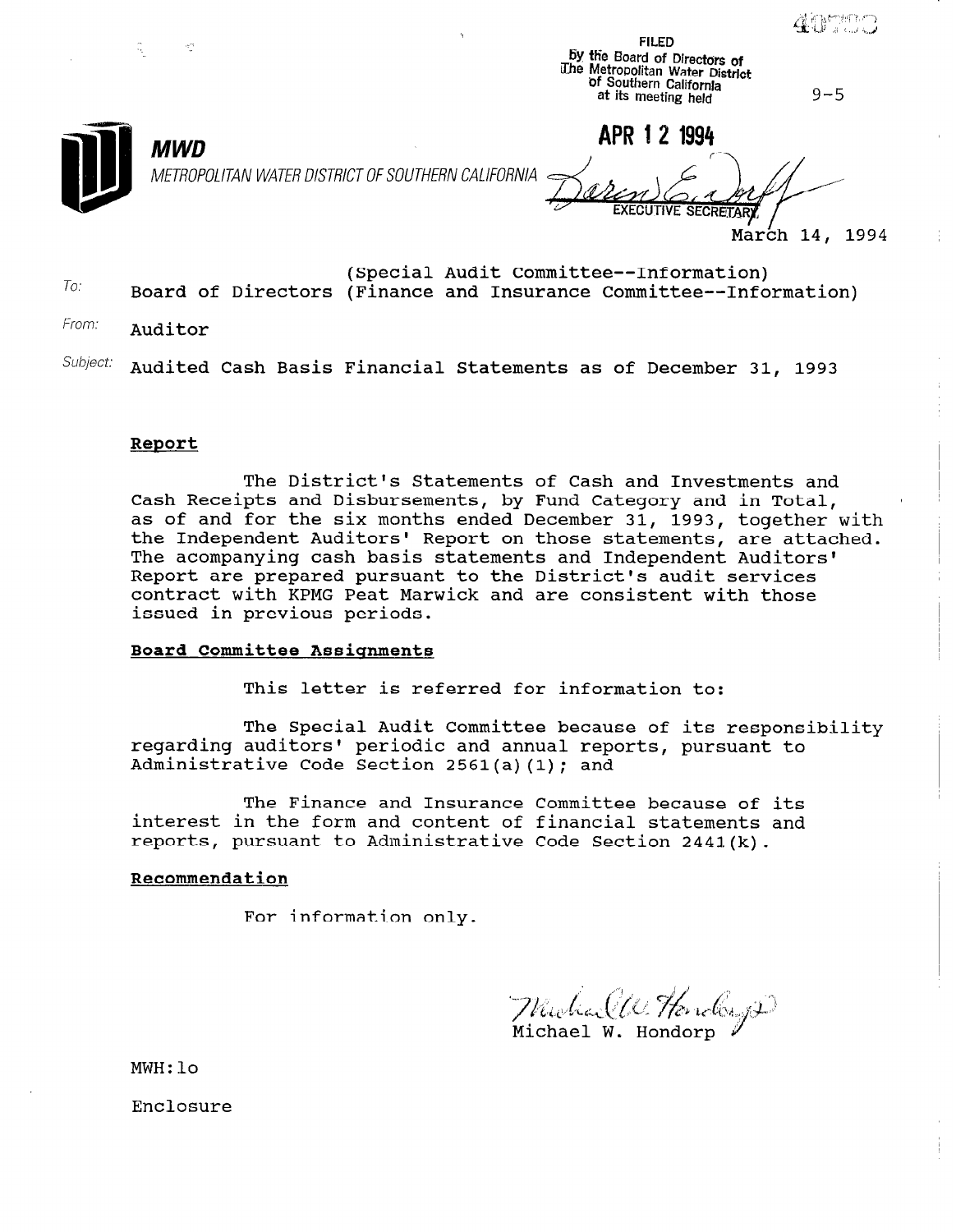# **KPMG** Peat Marwick

40703

#### THE METROPOLITAN WATER DISTRICT OF SOUTHERN CALIFORNIA

Statements of Cash and Investments and Cash Receipts and Disbursements, by Fund Category and in Total

As of and for the six months ended December 31,1993

(With Independent Auditors' Report Thereon)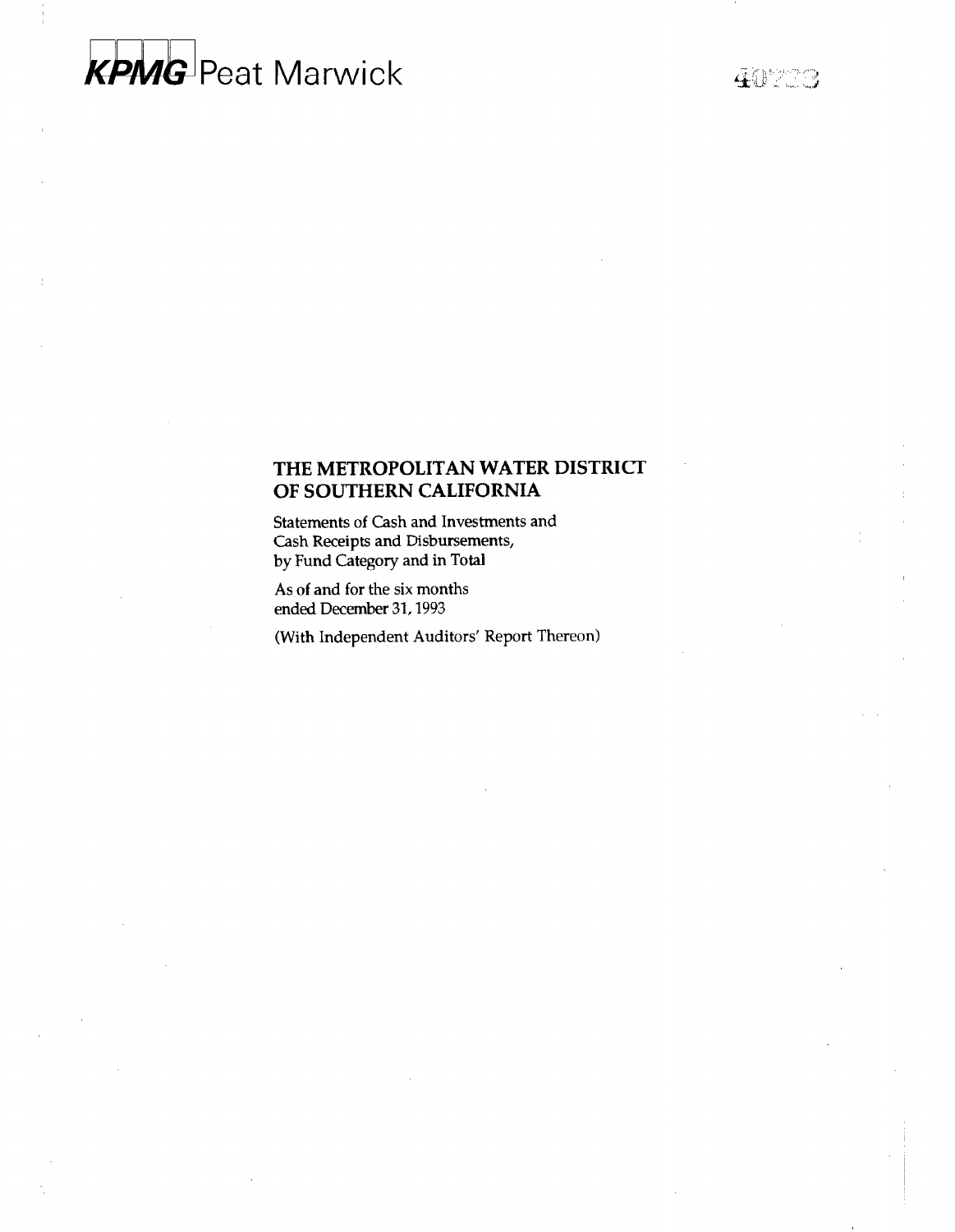$\frac{1}{\epsilon}$ 

## Table of Contents

|                                                                             | Page |
|-----------------------------------------------------------------------------|------|
| <b>Independent Auditors' Report</b>                                         |      |
| Statement of Cash and Investments                                           |      |
| Statement of Cash Receipts and Disbursements, by Fund Category and in Total |      |
| Notes to Financial Statements                                               |      |

 $\ddot{\phantom{a}}$ 

 $\mathbb{R}^2$ 

 $\bar{\star}$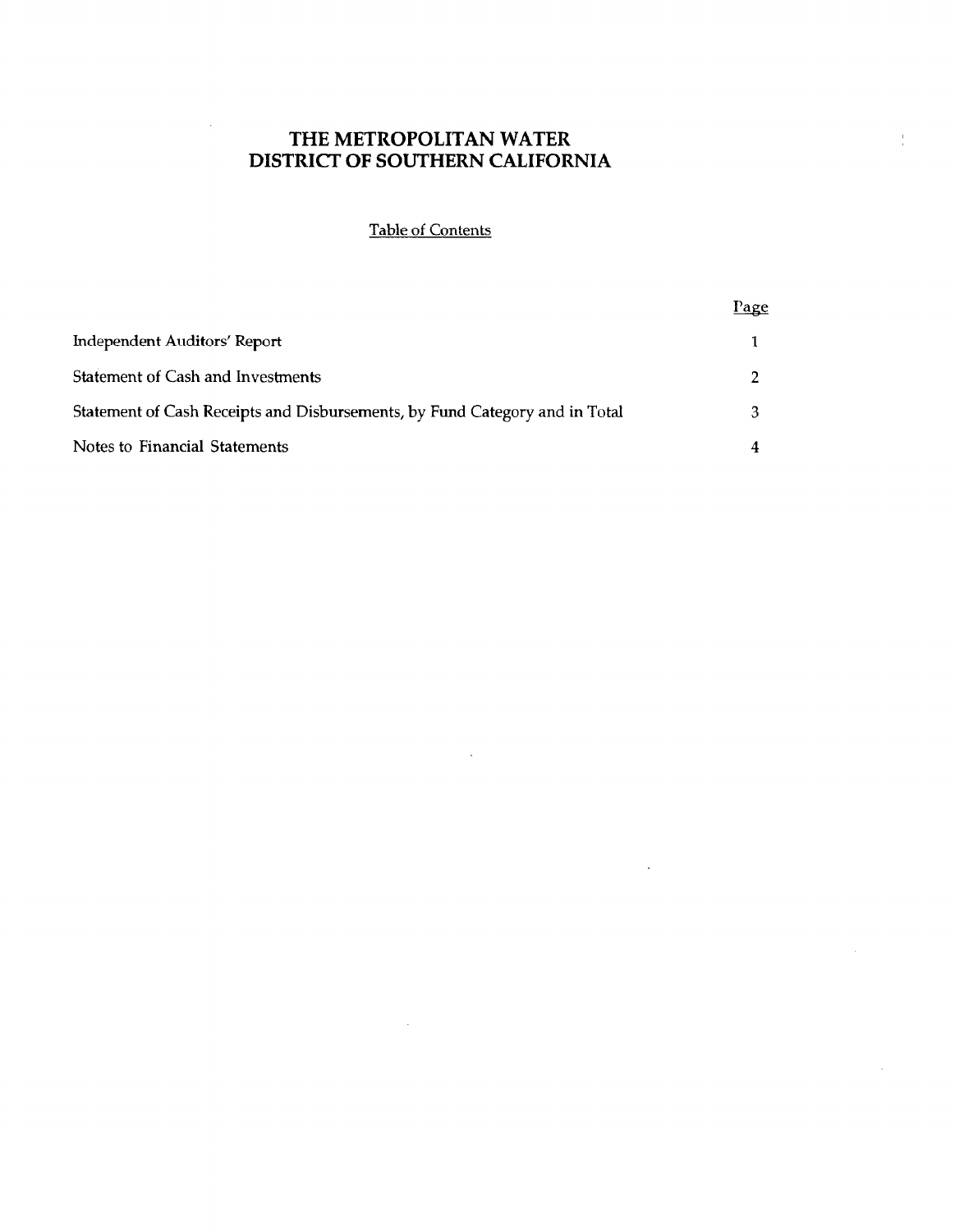

Certified Public Accountants

725 South Figueroa Street Los Angeles, CA 90017

#### INDEPENDENT AUDITORS' REPORT

The Board of Directors The Metropolitan Water District of Southern California:

We have audited the accompanying statement of cash and investments of The Metropolitan Water District of Southern California (the District) as of December 31, 1993 and the related statement of cash receipts and disbursements, by fund category and in total, for the six months then ended. These financial statements are the responsibility of the District's management. Our responsibility is to express an opinion on these financial statements based on our audit.

We conducted our audit in accordance with generally accepted auditing standards. Those standards require that we plan and perform the audit to obtain reasonable assurance about whether the financial statements are free of material misstatement. An audit includes examining, on a test basis, evidence supporting the amounts and disclosures in the financial statements. An audit also includes assessing the accounting principles used and significant estimates made by management, as well as evaluating the overall financial statement presentation. We believe that our audit provides a reasonable basis for our opinion.

As discussed in note 1, the accompanying statements of cash and investments and cash receipts and disbursements present a summary of the cash activity of the District prepared on the cash basis of accounting, which is a comprehensive basis of accounting other than generally accepted accounting principles. Such statements are not intended to present fairly the financial position or results of operations of the District in conformity with generally accepted accounting principles.

In our opinion, the statements referred to above present fairly, in all material respects, the cash and investments of The Metropolitan Water District of Southern California as of December 31,1993 and its cash receipts and disbursements, by fund category and in total, for the six months then ended on the basis of accounting described in note 1.

KPM Or Peut Marronh

March 4, 1994



1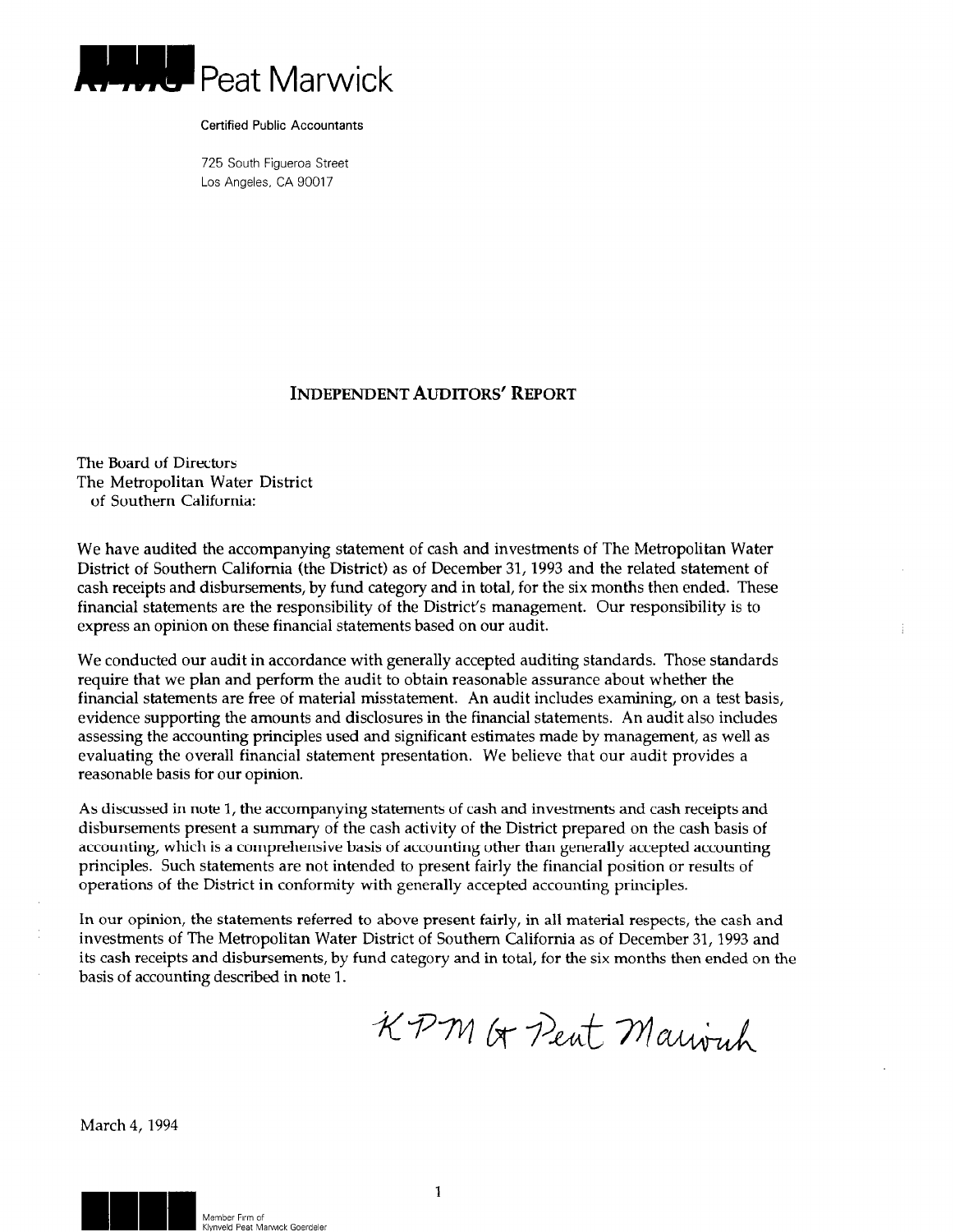Statement of Cash and Investments

December 31,1993

| Cash (note 1):                                                   |                     |     |
|------------------------------------------------------------------|---------------------|-----|
| Demand, paying agent and other accounts:                         |                     |     |
| Bank of America - demand accounts (general, payroll, drafts)     | \$<br>(2,302,617)   | (A) |
| First Interstate Bank - paying agent account                     | 519,877             |     |
| Morgan Guaranty Trust Company - paying agent account             | 50,000              |     |
| Treasurer's office cash fund                                     | 4,000               |     |
| Time deposits with MWD Federal Credit Union                      | 100,025             |     |
| Total cash                                                       | (1,628,715)         | (A) |
| Investments, at cost (notes 1, 2 and 3):                         |                     |     |
| U.S. Treasury securities                                         | 266,408,887         |     |
| U.S. Treasury securities held for crossover refunding bonds      | 228,289,000         |     |
| U.S. guarantees - Government National Mortgage Association Notes | 4,179,760           |     |
| Federal agency securities                                        | 168,906,571         |     |
| California State Water Project Bonds                             | 34,617              |     |
| Repurchase agreements                                            | 246,736,000         |     |
| Prime commercial paper                                           | 191,153,300         |     |
| Negotiable certificates of deposit                               | 46,209,000          |     |
| Bankers' acceptances                                             |                     |     |
| State Treasury - Local Agency Investment Fund                    | 215,000,000         |     |
| Total investments                                                | 1,366,917,135       |     |
| Total cash and investments                                       | \$<br>1,365,288,420 |     |

(A) Credit balance is cash results from the investment of \$2,969,000 in an overnight investment.

See accompanying notes to financial statements.

 $\ddot{\phantom{a}}$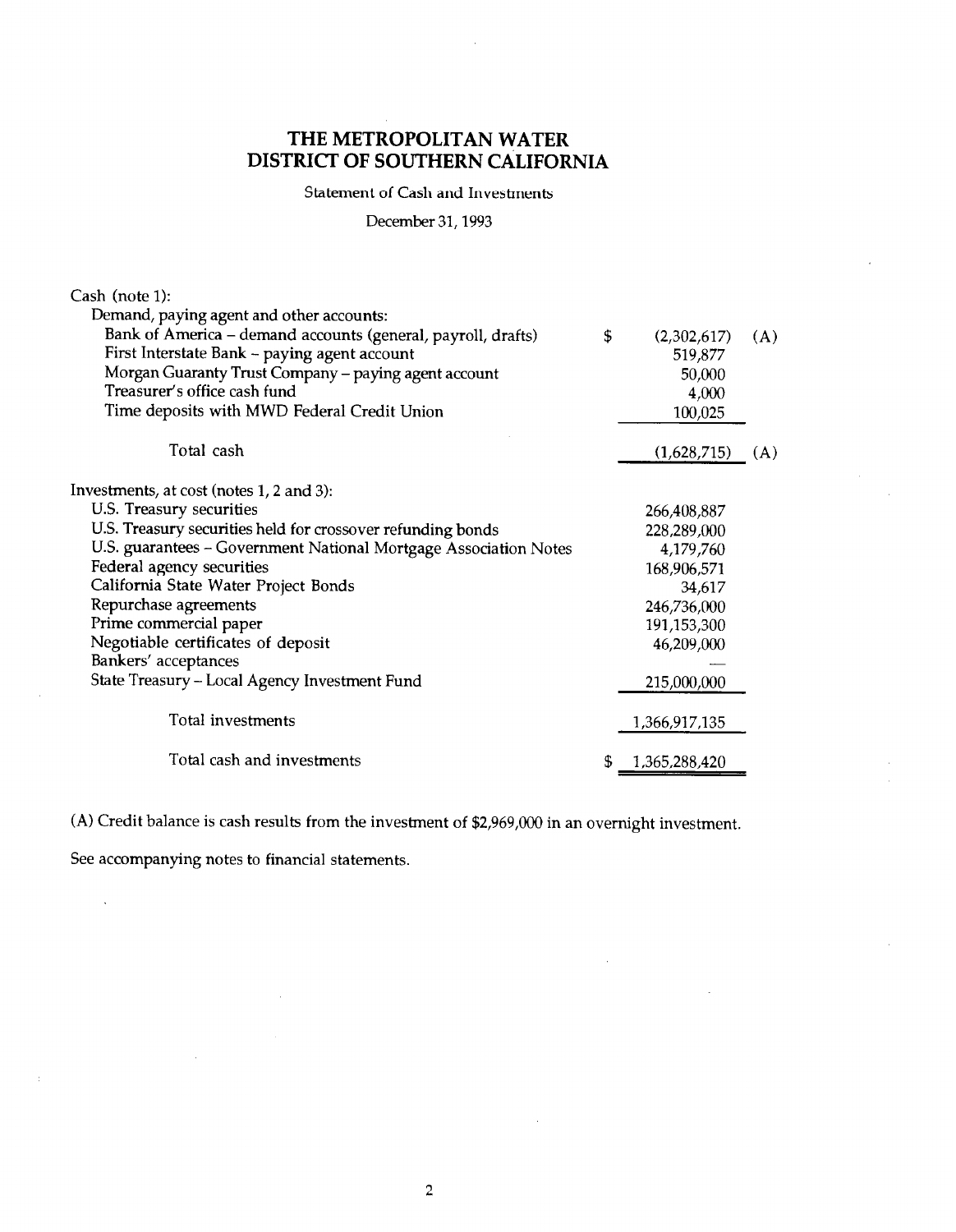Statement of Cash Receipts and Disbursements, by Fund Category and in Total

Six months ended December 31,1993

|                                                 | <b>Operating</b><br>Funds | Debt Service<br>Funds | <b>State Contract</b><br>Funds | Construction<br>Funds | Rate<br>Stabilization<br>Funds | Other<br>Funds               | <b>Total</b>                     |  |
|-------------------------------------------------|---------------------------|-----------------------|--------------------------------|-----------------------|--------------------------------|------------------------------|----------------------------------|--|
| Cash and investments at July 1, 1993            | 291,178,141<br>- \$       | 99,304,423            | 60,538,413<br>S                | 552,356,438<br>- \$   | 98,055,881                     | 265,024,006<br>\$            | 1,366,457,302                    |  |
| Receipts:                                       |                           |                       |                                |                       |                                |                              |                                  |  |
| Net tax collections                             |                           | 21,448,166            | 15,903,435                     |                       |                                |                              |                                  |  |
| Water sales                                     | 337,910,376               |                       |                                |                       |                                |                              | 37,351,601<br>337,910,376        |  |
| Water standby charge collections                | 14,486,870                |                       |                                |                       |                                |                              | 14,486,870                       |  |
| Power recoveries                                | 8,650,738                 |                       |                                |                       |                                |                              | 8,650,738                        |  |
| Interest on investments                         | 4,359,545                 | 1,797,324             | 675,830                        | 12,029,978            | 2,468,107                      | 6,490,602                    | 27,821,386                       |  |
| Proceeds from issuance of bonds, net            | $\overline{\phantom{a}}$  | 4,210,012             |                                |                       |                                | 162,084,028                  | 166,294,040                      |  |
| Other collections                               | 524,322                   |                       |                                | 29,122                | —                              |                              | 553,444                          |  |
|                                                 |                           |                       |                                |                       |                                |                              |                                  |  |
| Total receipts                                  | 365,931,851               | 27,455,502            | 16,579,265                     | 12,059,100            | 2,468,107                      | 168,574,630                  | 593,068,455                      |  |
| Interfund transfers                             | (74, 566, 141)            | 32,627,914            | 55,000,000                     | (17,589,579)          |                                | 4,527,806                    |                                  |  |
| Reimbursements:                                 |                           |                       |                                |                       |                                |                              |                                  |  |
| Operations and maintenance                      | 2,705,832                 |                       |                                |                       |                                |                              | 2,705,832                        |  |
| Operating equipment                             |                           |                       |                                |                       |                                |                              |                                  |  |
| Construction                                    | 3,176,974                 |                       |                                | 2,027,922             |                                |                              | 5,204,896                        |  |
| Interest and premium on bonds                   |                           | 903,702               |                                |                       |                                |                              | 903,702                          |  |
| Total reimbursements                            | 5,882,806                 | 903,702               |                                | 2,027,922             |                                |                              | 8,814,430                        |  |
| Disbursements:                                  |                           |                       |                                |                       |                                |                              |                                  |  |
| Operations and maintenance                      | 126,734,018               |                       |                                |                       |                                |                              |                                  |  |
| Operating equipment, net                        | 1,372,104                 |                       |                                |                       |                                |                              | 126,734,018<br>1,372,104         |  |
| Inventories and other, net                      | (1,379,118)               |                       |                                |                       |                                | $\overline{\phantom{a}}$     | (1,379,118)                      |  |
| Construction                                    | 11,918,065                |                       |                                | 116,610,319           |                                | $\overline{\phantom{0}}$     | 128,528,384                      |  |
| State Water Contract:                           |                           |                       |                                |                       |                                |                              |                                  |  |
| Capital payments                                |                           |                       | 66,145,905                     | -                     |                                | ----                         | 66,145,905                       |  |
| Minimum operations and maintenance              | 46,066,039                |                       |                                |                       |                                |                              | 46,066,039                       |  |
| Off-aqueduct power facilities                   | 19,121,372                |                       | 23,179,139                     |                       |                                |                              | 42,300,511                       |  |
| Variable power costs                            | (3,301,724)               |                       |                                |                       |                                | $\overline{\phantom{0}}$     | (3,301,724)                      |  |
| Power credits                                   | (9,241,146)               |                       | (14,870,525)                   |                       |                                |                              | (24, 111, 671)                   |  |
| State Water Bank                                | 496,132                   |                       |                                |                       |                                |                              | 496,132                          |  |
| Colorado River aqueduct power costs             | 15,152,128                |                       |                                |                       |                                |                              | 15,152,128                       |  |
| San Diego County Water Authority, purchase of   |                           |                       |                                |                       |                                |                              |                                  |  |
| portion of first aqueduct                       | 102,841                   |                       |                                | ---                   |                                |                              | 102,841                          |  |
| Debt service on District bonds                  | --                        | 61,296,922            |                                | لسيد                  | $\overline{\phantom{0}}$       | 6,123,882                    | 67,420,804                       |  |
| Gains on investment transactions, net           | (45,356)                  | (5,768)               |                                | (12,570)              | (11, 727)                      |                              | (75, 421)                        |  |
| Total disbursements, net                        | 206,995,355               | 61,291,154            | 74,454,519                     | 116,597,749           | (11, 727)                      | 6,123,882                    | 465,450,932                      |  |
| Transfers (to) from escrow trust accounts       | $\overline{\phantom{a}}$  | 77,716,902            |                                |                       |                                |                              |                                  |  |
| Other trust account transactions, net           | 24,758,315                | (73, 199, 323)        |                                |                       | $\overline{\phantom{a}}$       | (166, 611, 828)<br>(264,901) | (88,894,926)<br>$(48,705,909)$ . |  |
| Cash and investments at December 31, 1993<br>\$ | 406,189,617<br>-5         | 103,517,966           | 57,663,159<br>\$               | 432,256,132           | 100,535,715<br>-5              | 265,125,831<br>\$            | 1,365,288,420 *                  |  |

 $^{\circ}$  Balance at July 1, 1993 excludes \$84,877,533 held in the Waterworks Refunding General Obligation Bond escrow trust account and also excludes \$167,115,006 and \$42,452,533 held in the Waterworks Refunding General Obl in the Water Revenue Refunding Bonds, 1993 Series A, and the Waterworks General Obligation Refunding Bonds, Series A3, escrow trust accounts, respectively (note 2). Balance at December 31,193 excludes \$84,065,333 held in the Watenvorks Refunding General Obligation Bond escrow trust account and also excludes \$165,4@J,989 held in the Water

Revenue Refunding Bonds, 1993 Series A, escrow trust account (note 2).

See accompanying notes to financial statements.

,

3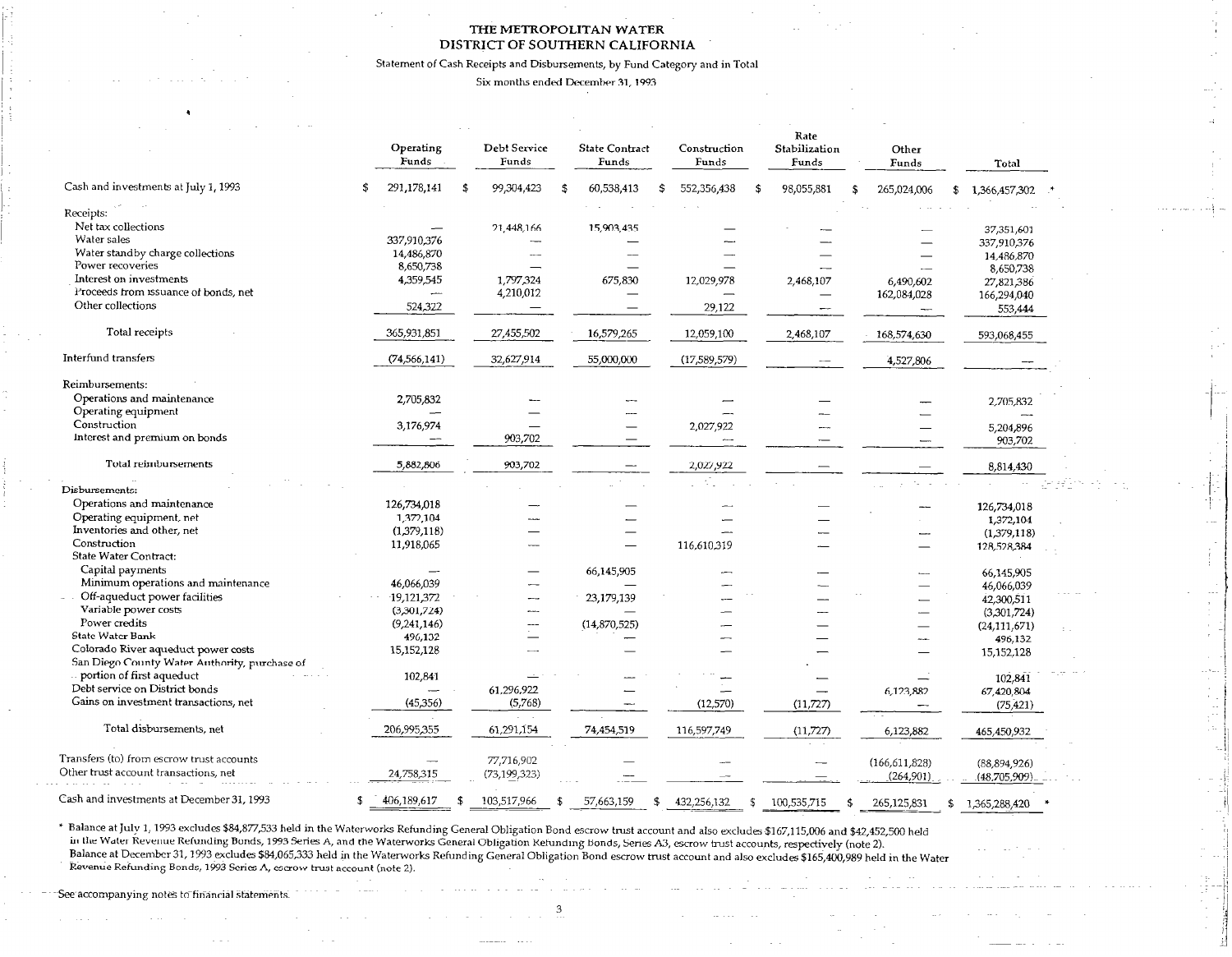Notes to Financial Statements

December 31,1993

#### [l) Significant Accounting Policies

The accompanying financial statements have been prepared by management for the purpose of presenting the District's cash and investments as of December 31,1993 and disclosing the changes in total cash and investments, by fund and in total, for the six months then ended, on the basis of cash receipts and disbursements in accordance with established District policy.

Financial statements prepared on the basis of cash receipts and disbursements, which is a comprehensive basis of accounting other than generally accepted accounting principles, may differ from presentations under generally accepted accounting principles since certain revenues and related assets are recognized when received rather than when earned, and certain expenses are recognized when paid rather than when the obligations are incurred. Accordingly, the accompanying financial statements are not intended to present the District's financial position and results of operations in conformity with generally accepted accounting principles.

Cash receipts and disbursements are allocated to the various funds and may not necessarily reflect actual cash transfers. Certain of the funds are also legally restricted to use for a specific purpose. See note 4 for a description of the active funds of the District.

#### 12) Investments Held in Escrow

At December 31, 1993, U.S. Treasury securities with a cost basis totaling \$84,065,333 are being held in escrow trust accounts and represent amounts sufficient to provide debt service for the refunded Waterworks General Obligations Bonds, Series F, which were refunded in advance of their respective first call dates. Such refundings resulted in the defeasance of these bond issues; accordingly, the bond obligations and the related investments are excluded from the District's financial statements.

At December 31,1993, U.S. Treasury securities with a cost basis totaling \$165,400,989 are being held in an escrow trust account and represent amounts sufficient to provide debt service for the advance refunding of portions of the Waterworks Revenue Refunding Bonds, Issue of 1986 and Water Revenue Bonds, Issue of 1991. Such refundings resulted in the defeasance of these bond issues; accordingly, the bond obligations and the related investments are excluded from the District's financial statements.

At December 31, 1993, U.S. Treasury securities, purchased primarily from bond proceeds, with a cost basis totaling \$228,289,000 for Series Al and A2 (Crossover Bonds) of the Waterworks General Obligation Refunding Bonds, Issue of 1993, are being held in an escrow trust account. The Series Al and A2 Bonds were issued to provide the funds necessary to refund, on March 1, 1999 and March 1, 1996, respectively (the Crossover Dates), the principal, accrued interest and early redemption premiums on a portion of the District's Waterworks Bonds, Election 1966, Series G dated June 1,1989 and Waterworks Refunding General Obligation Bonds, Issue of 1986.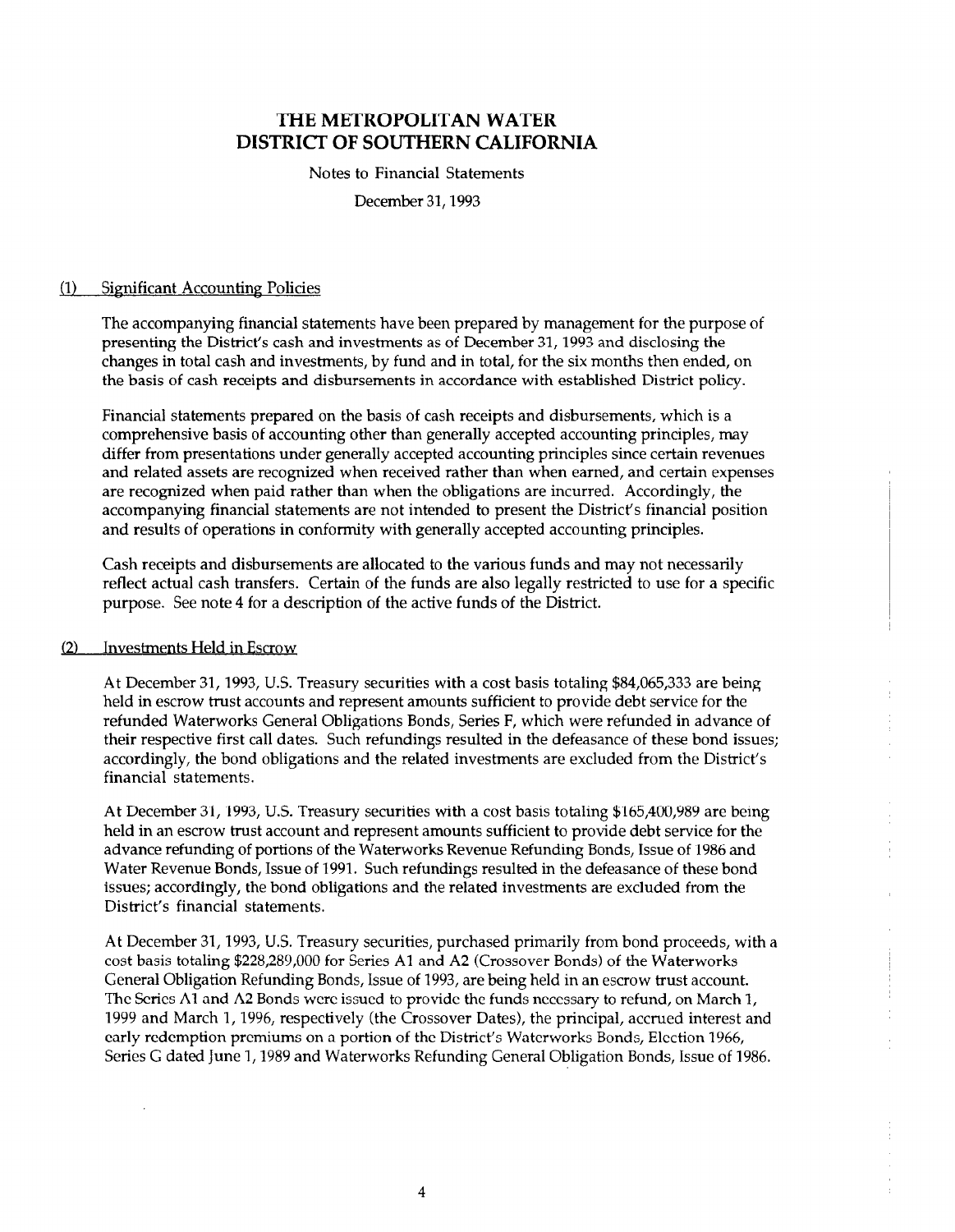#### Notes to Financial Statements, Continued

The Proceeds of the Series Al and A2 escrow trust accounts will be used to pay debt service on the Crossover Bonds through the respective Crossover Dates. Prior to the respective Crossover Dates, the Series Al and A2 Bonds will be special obligations of the District, payable from the Series Al and A2 escrow trust account. On the respective Crossover Dates, the Series Al and A2 Bonds will become general obligations of the District.

#### 13) Market Value of Investments

At December 31, 1993, the market value of U.S. Treasury securities, exclusive of U.S. Treasury securities held in an escrow trust account for the Crossover Bonds, totaled approximately \$271 million. The market values of the District's other investments approximated their respective costs. Repurchase agreements were collateralized with marketable government securities having a total value of approximately \$247 million.

#### (4) Description of Active Funds of the District by Fund Category

#### **Operating Funds**

#### General Fund (Fund No. 01)

Established in 1929. This fund contains operating revenues and other miscellaneous monies not specifically allocable to other funds and which may be used for general purposes of the District. In practice, this fund is used to finance reimbursable works and, since 1990, to pay for capital and indirect costs incurred by the Imperial Irrigation District (IID) for specified water conservation projects. The monies in this fund that are not utilized for payments to IID or for reimbursable works are designated working capital funds as part of the minimum working capital balance required by Section 5202(a) of the Administrative Code.

#### . Water Revenue Fund (Fund No. 21)

Established in 1975. Receipts from water sales and standby charges are deposited in 'this fund and are transferred to various other funds in accordance with revenue bond and other Board resolutions to pay in order of priority:

- Operation and maintenance expenditures
- Debt service on outstanding revenue bonds and commercial paper
- Water Standby Charge Fund
- Any other obligations which are charges, liens or encumbrances upon operating revenues.

Monies remaining at the end of each month, after the foregoing transfers, are transferred to the Revenue Remainder Fund.

• Operations and Maintenance Fund (Fund No. 22)

Established in 1975. This fund is used to pay all operation and maintenance expenditures, including State Water Contract operation, maintenance, power and replacement charges. The revenue bond resolutions require that, at the beginning of each month, monies equal to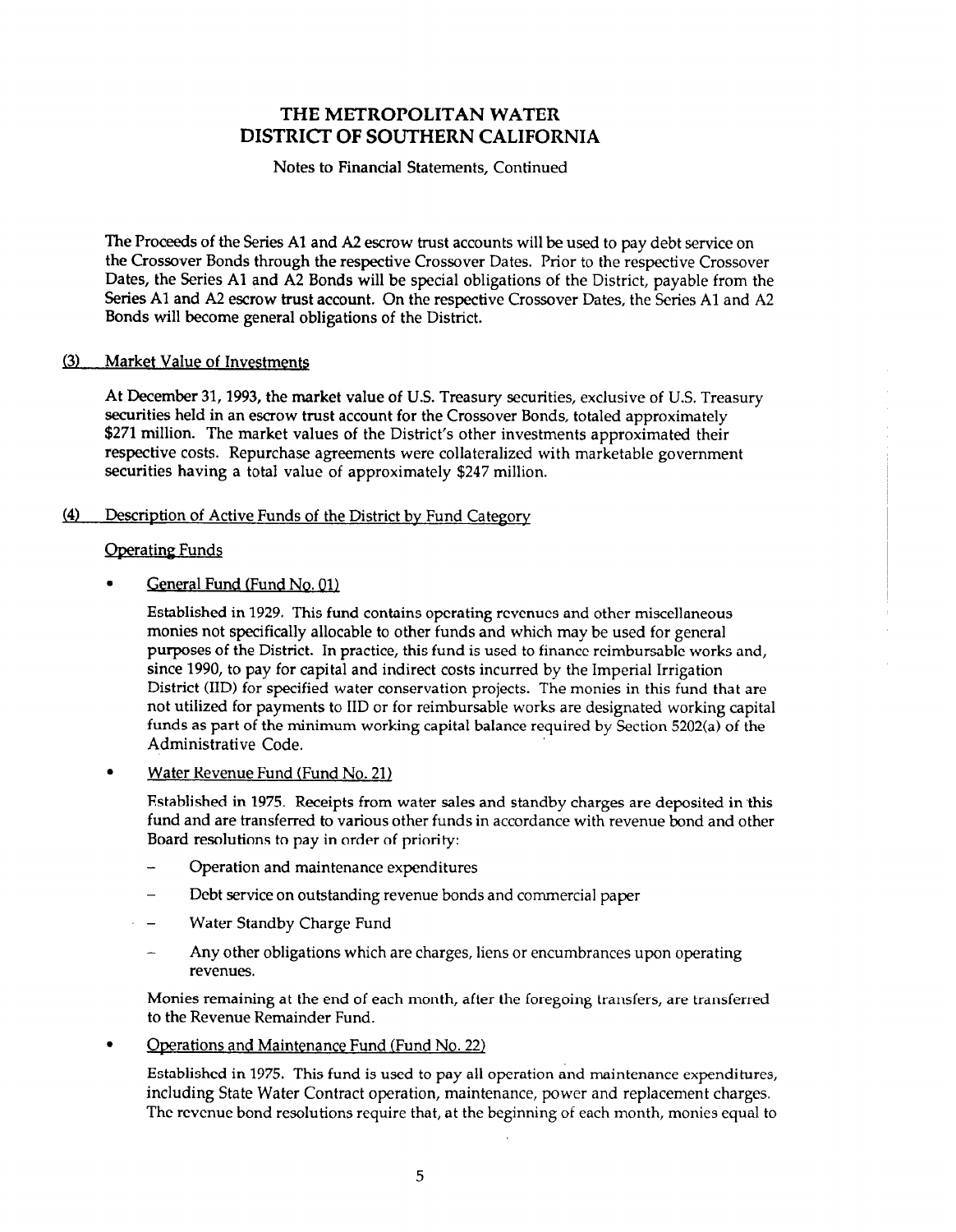Notes to Financial Statements, Continued

estimated operation and maintenance expenditures for that month and the succeeding month be set aside in this fund, and such amounts represent the minimum fund balance requirements specified in Section 5201(f) of the Administrative Code.

#### . Revenue Remainder Fund (Fund No. 25)

Established in 1975. Monies remaining in the Water Revenue Fund at month-end, after meeting the priority expenditures set forth in the bond resolutions, are transferred to this fund and may be used for any lawful purpose by the District. As specified by Section 5202(a) of the Administrative Code, the required total minimum balance to be held collectively in the General Fund and the Revenue Remainder Fund as of June 30 of each year shall be equal to the sum of \$25 million for emergency repairs and claims, and \$150 million for general purposes in the event that revenues are insufficient to pay the costs of the District. Monies in excess of \$175 million are transferred to the Pay-As-You-Go, Water Rate Stabilization and Water Treatment Surcharge Stabilization funds in accordance with the priority outlined in Sections 5202(b)-5202(d) of the Administrative Code.

#### Water Standby Charge Fund (Fund No. 60)

Established in 1992. Revenues attributable to water standby charges are transferred to this fund, which is treated as an operating fund for financial reporting purposes. Monies in this fund are used exclusively for the purpose for which the water standby charge was imposed.

#### Debt Service Funds

#### 1931 General Obligation Bond Interest and Redemption Fund (Fund No. 04)

Established in 1932. This fund is used for the payment of principal and interest on the 1931 general obligation bonds of the District from ad valorem property tax revenues. Section 5201(a) of the Administrative Code requires maintenance of monies at each June 30 equal to 18 months' debt service, less revenues anticipated to be derived from the next succeeding tax levy specifically for such debt service.

#### . 1966 General Obligation Bond Interest and Principal Fund (Fund No. 11)

Established in 1967. This fund is used to pay the debt service on the District's 1966 Authorization general obligation bonds from ad valorem property taxes. Section 5201(a) of the Administrative Code requires maintenance of monies at each June 30 equal to 18 months' debt service, less revenues anticipated to be derived from the next succeeding tax levy specifically for such debt service.

Optional General Obligation Bond Redemption Fund (Fund No. 15)

Established in 1980; amended in 1993. This fund is used for the purpose of redeeming untendered refunded general obligation bonds. The District, in accordance with its refunding bond resolutions, must maintain in this fund amounts sufficient to retire the called bonds.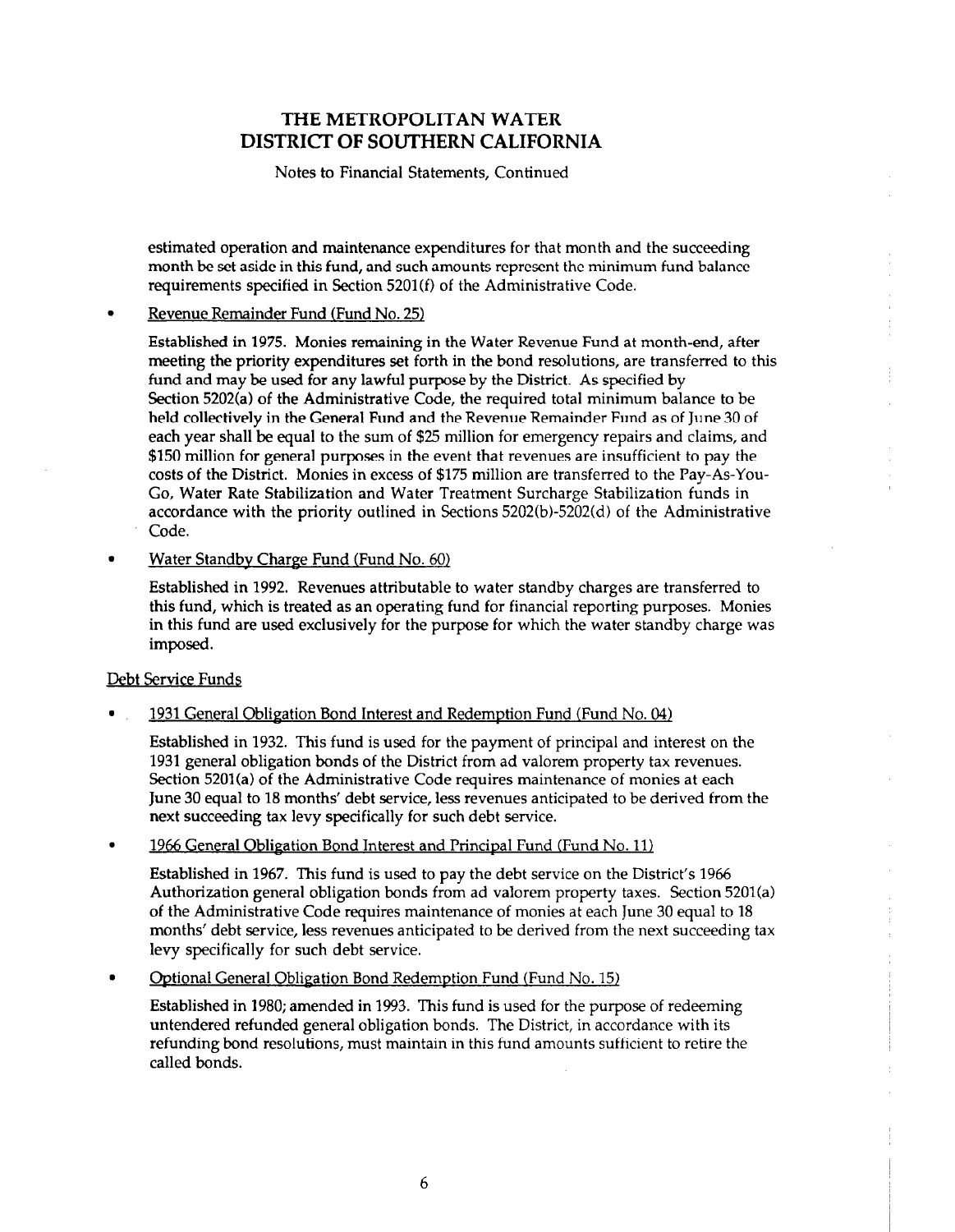Notes to Financial Statements, Continued

#### • Waterworks Revenue Bond Interest and Principal Fund (Fund No. 23)

Established in 1975. This fund is used to pay the debt service on revenue bonds of the District. The revenue bond resolutions require setting aside in this fund each month l/6 of the semiannual interest payments and  $1/12$  of the annual principal payment next coming due. Such amounts represent the minimum fund balance requirements specified in Section 5201(b) of the Administrative Code.

#### . Waterworks Revenue Bond Reserve Fund (Fund No. 24)

Established in 1975. The revenue bond resolutions require the District to maintain a fund balance at least equal to 100% of the combined maximum annual debt service on all outstanding revenue bonds to the extent that such debt service does not exceed \$10 million and 50% of the excess of such debt service over \$10 million. This amount represents the minimum fund balance requirement specified in Section 5201(b) of the Administrative Code.

#### . Optional Revenue Bond Redemption Fund (Fund No. 30)

Established in 1985; amended in 1993. This fund is used for the purpose of redeeming untendered refunded revenue bonds. In accordance with the refunding revenue bond resolutions, the District maintains in this fund amounts sufficient to retire the called bonds.

#### Series G 1966 General Obligation Bond Interest and Principal Fund (Fund No. 37)

Established in 1989. This fund is used to pay debt service on the District's 1966 general obligation bonds, Series G, from ad valorem property taxes. Section 5201(a) of the Administrative Code requires maintenance of monies at each June 30 equal to 18 months' debt service, less revenues anticipated to be derived from the next succeeding tax levy specifically for such debt service.

#### . Commercial Paper Note Pavment Fund (Fund No. 54)

Established in 1991. This fund is used to pay debt service on the commercial paper notes of the District. Section 5201(h) of the Administrative Code requires the District to deposit amounts in this fund sufficient to pay principal of and interest on the Commercial Paper Notes as they become due.

#### . Water Revenue Bond Service Fund (Fund No. 57)

Established in 1991. This fund is used to pay debt service on subordinate water revenue bonds after payment of Prior Lien Waterworks Revenue Bonds, including reimbursement of any payments made by providers of credit as liquidity enhancement for the bonds.

#### . Water Revenue Bonds, Issue of 1991 Reserve Fund (Fund No. 58)

Established in 1991. Proceeds from the sale of these subordinate bonds, in an amount equal to the 1991 Bond Reserve Requirement, were deposited in this fund. This fund is used to satisfy debt service requirements if there are insufficient funds available in the Water Revenue Bond Service Fund.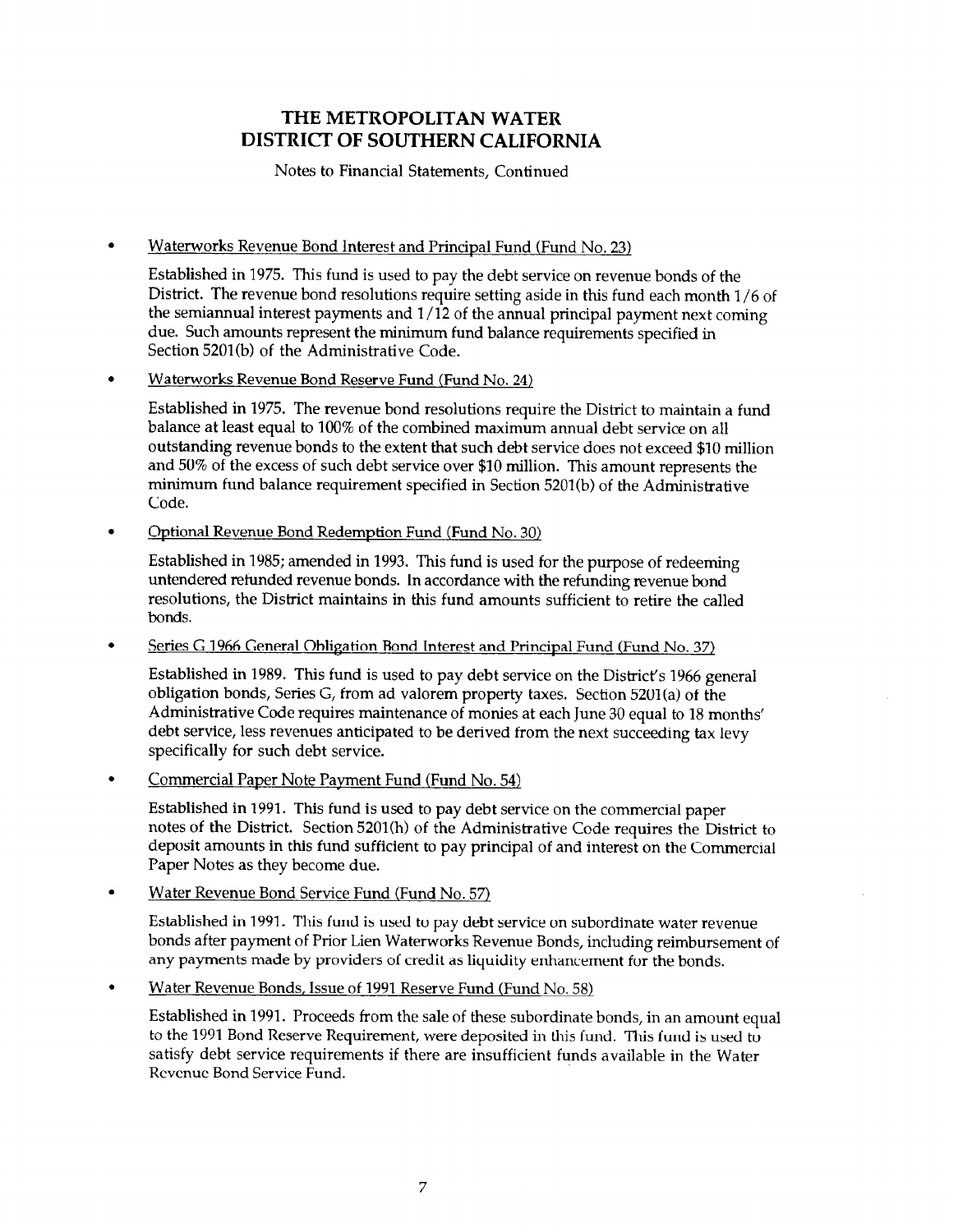Notes to Financial Statements, Continued

Water Revenue Bonds, Issue of 1992 Reserve Fund (Fund No. 62)

Established in 1992. Proceeds from the sale of these subordinate bonds, in an amount equal to the 1992 Bond Reserve Requirement, were deposited in this fund. The fund is used to satisfy debt service requirements if there are insufficient funds available in the Water Revenue Bond Service Fund.

Water Revenue Refunding Bonds, 1993 Series A Interest and Principal Fund (Fund No. 64)  $\bullet$ 

Established in 1993. This fund is used to pay debt service on the subordinate water revenue refunding bonds after the payment of debt service on Prior Lien Waterworks Revenue Bonds.

Water General Obligation Refunding Bonds, 1993 Series A3 Interest and Princibal Fund  $\bullet$  $(Fund No. 67)$ 

Established in 1993. This fund is used to pay debt service on the District's Series A3 general obligation refunding bonds.

Water Revenue Refunding Bond, 1993 Series B Interest and Princioal Fund (Fund No. 73)

Established in 1993. This fund is used to pay debt service on the subordinate water  $\epsilon$ stablished in 1995. This fund is used to pay debt service on the s

Water Revenue Refunding Bond, 1993 Series B Reserve Fund (Fund No. 74)  $\bullet$ 

established in 1993. Proceeds from the sail of these subordinate bonds, in an amount necessary to maintain the Bond Reserve Requirement, were deposited in this fund. A surety bond was purchased subsequent to September 30, 1993, thereby eliminating the requirement for this fund in the future.

Waterworks General Obligation Refunding Bonds, 1993 Series B Interest and Principal Fund (Fund No. 77)

Established in 1993. This fund is used to pay debt service on the District's 1993 Series B general obligation refunding bonds.

#### **State Contract Funds**

State Contract Fund (Fund No. 05)

Established in 1960. Items billed the District as capital charges under the State Water Contract, including the capital costs of off-aqueduct power facilities, are paid from this fund. Revenues from sales of water are transferred to this fund to meet most costs, with the residual met from ad valorem property tax revenues and annexation fees, as determined by the formula in Chapter 3 of Division IV of the Administrative Code, or Board action. As specified by Section  $5201(d)$  of the Administrative Code, the required minimum balance to be held as of June 30 and December 31 of each year shall equal the capital payments due on July 1 of the same calendar year and January 1 of the following calendar year, respectively.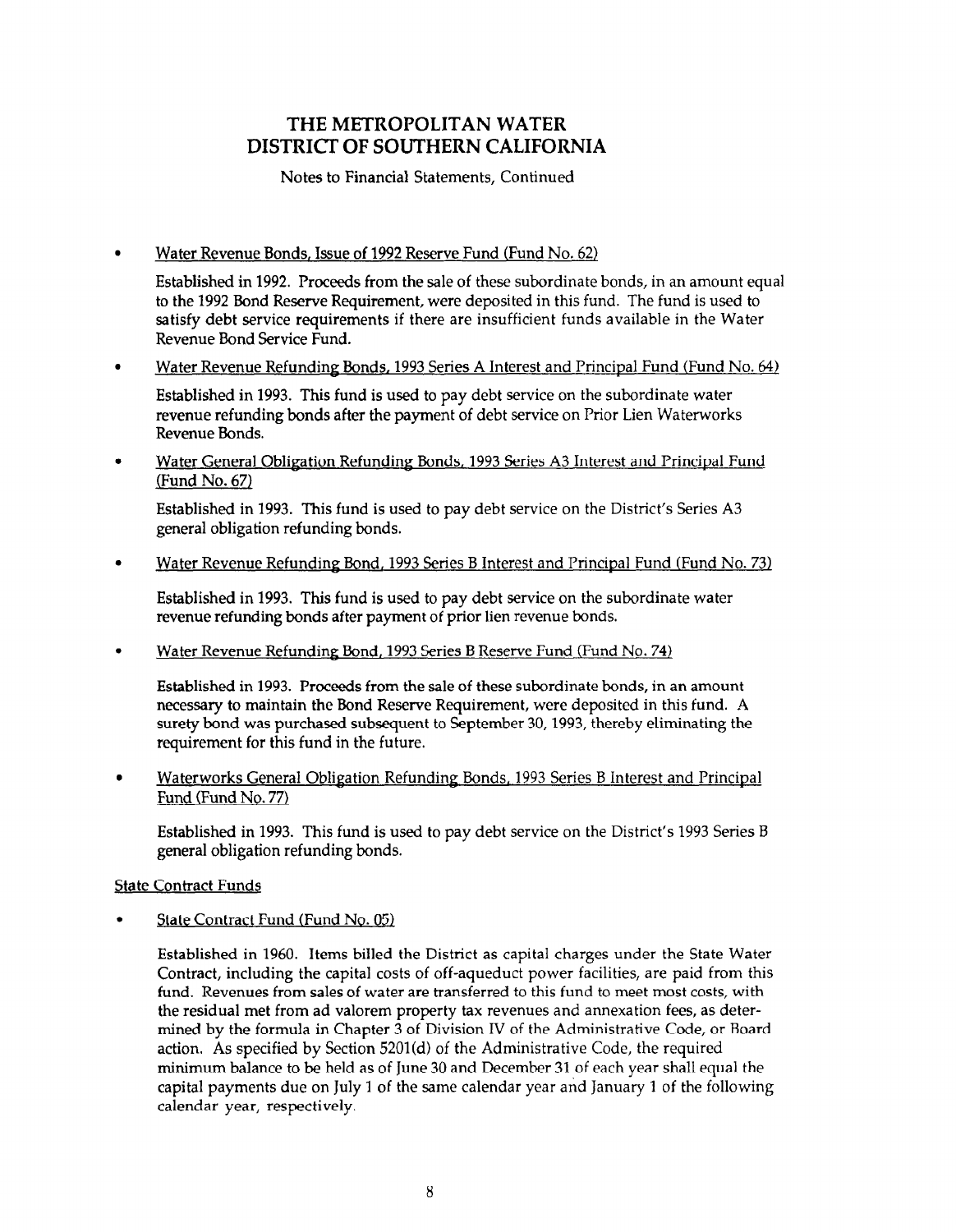Notes to Financial Statements, Continued

#### . Special Tax Fund (Fund No. 06)

Established in 1951. Annexation fees (cash payments and special tax collections) are deposited in this fund and are transferred to the State Contract Fund to pay a portion of the District's State Water Contract capital charges. As specified by Section 5201(e) of the Administrative Code, there is no minimum balance requirement for this fund.

#### Construction Funds

#### Pay-As-You-Go Fund (Fund No. 02)

Established in 1988. This fund is used to internally finance a portion of the District's capital improvement program in accordance with Section 5109 of the Administrative Code. As specified by Section 5202(b) of the Administrative Code, the required minimum balance to be held as of June 30 of each year shall be at least equal to the amount needed to fund Board-authorized pay-as-you-go expenditures estimated for the ensuing fiscal year. Notwithstanding the principal purpose of this fund, amounts assigned may be used by the Board for any lawful purposes.

#### 1966 General Obligation Bond Construction Fund (Fund No. 08)  $\bullet$

Established in 1967. Proceeds from the sale of District general obligation bonds are deposited in this trust fund and must, by bond resolution, be applied exclusively to the purposes for which the bonds were authorized. As specified by Section 5201(c) of the Administrative Code, there is no minimum balance requirement for this fund.

#### $\bullet$ Water Revenue Bond Construction Fund (Fund No. 20)

Established in 1975. Proceeds from the sale of water revenue bonds are deposited in this trust fund and must, by bond resolution, be applied exclusively to the purposes for which the bonds were authorized. As specified by Section 5201(c) of the Administrative Code, there is no minimum balance requirement for this fund.

#### Revolving Construction Fund (Fund No. 35)  $\bullet$

Established in 1988. Capital expenditures made from this fund are to be reimbursed with proceeds from security sales to the extent such expenditures are authorized uses of debt proceeds under the Metropolitan Water District Act. As specified in Section 5201(g) of the Administrative Code, there is no minimum balance requirement for this fund.

#### Series G 1966 General Obligation Bond Construction Fund (Fund No. 36)

Established in 1989. Proceeds from the sale of the District's 1966 general obligation bonds, Series G, are allocated to this trust fund and must, by bond resolution, be applied exclusively to the purposes for which the bonds were authorized. As specified in Section 5201(c) of the Administrative Code, there is no minimum balance requirement for this fund.

#### Commercial Paper Note Construction Fund (Fund No. 53)

Established in 1991. Proceeds from the sale of commercial paper are deposited in this fund and are applied exclusively to the purposes for which the notes were authorized.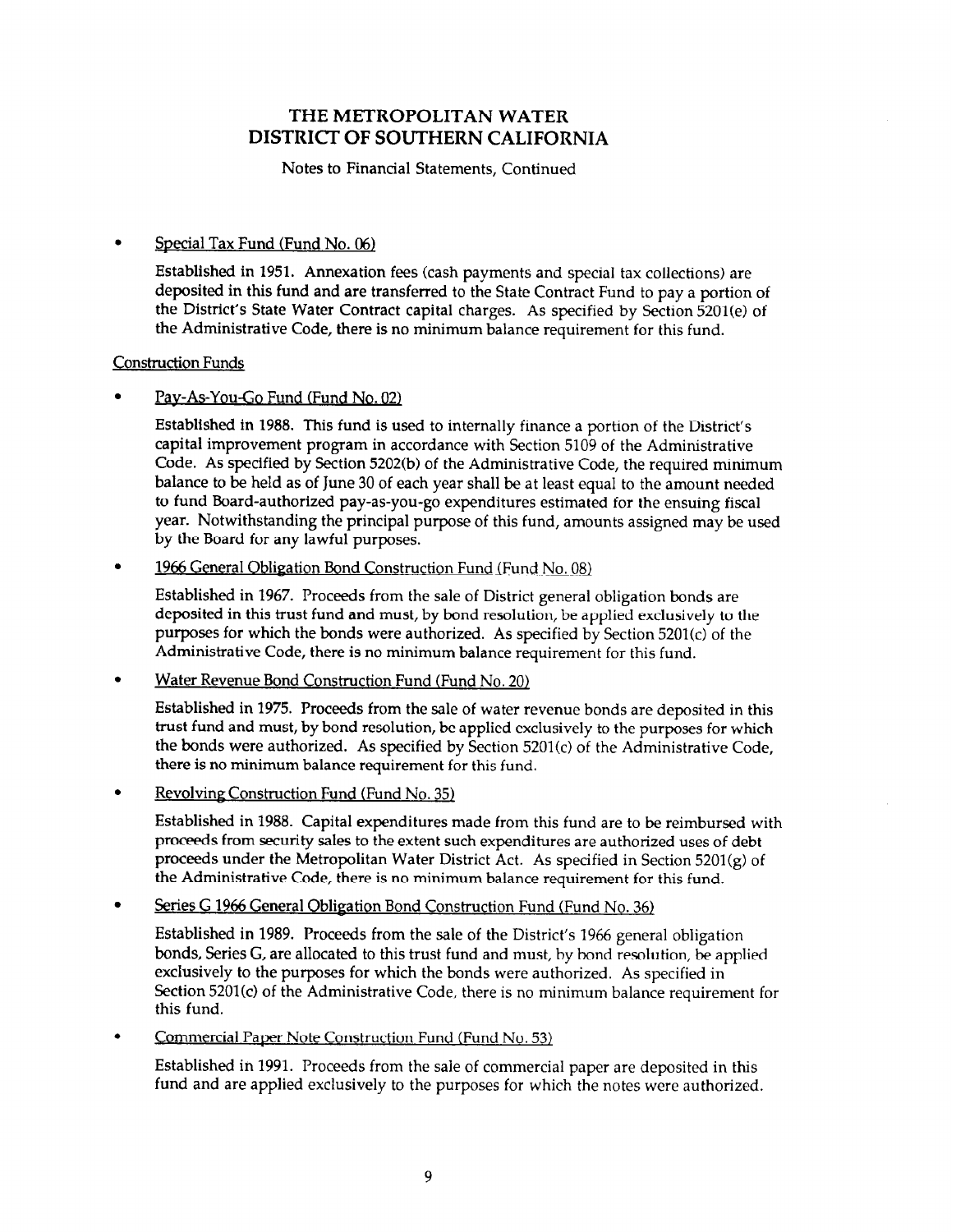#### Notes to Financial Statements, Continued

#### . Water Revenue Bonds, Issue of 1991 Construction Fund (Fund No. 56)

Established in 1991. Net proceeds from the sale of these subordinate revenue bonds were deposited in this fund and are used exclusively for the purposes for which the bonds were authorized.

#### . Water Revenue Bonds, Issue of 1992 Construction Fund (Fund No. 61)

Established in 1992. Net proceeds from the sale of these subordinate revenue bonds were deposited in this fund and are used exclusively for the purposes for which the bonds were authorized.

Water Revenue Refunding Bonds, 1993 Series A Construction Fund (Fund No. 66)

Established in 1993. Funds available from the Water Revenue Bond Reserve Fund due to reductions in reserve requirements are deposited in this fund and are used exclusively for the District's capital improvement program.

#### Rate Stabilization Funds

. Water Rate Stabilization Fund (Fund No. 33)

Established in 1987. This fund is for the principal purpose of reducing water revenue requirements in 1907. This rund is for the principal purpose of requiring water revel requirements in order to smooth water rate adjustments over time. As specified in Section 5202(c) of the Administrative Code, amounts that exceed the Board's working capital and internal capital improvement funding requirements on June 30 of each year are transferred to this fund, except as required under Section 5202(d). Notwithstanding the principal purpose of this fund, amounts assigned may be used by the Board for any lawful purpose.

# . Water Treatment Surcharge Stabilization Fund (Fund No. 342

Established in 1988. This fund is used for the principal purpose of mitigating required increases in the surcharge for water treatment. Notwithstanding the principal purpose of this fund, amounts assigned to this fund may be used by the Board for any lawful purpose of the District. After making the required year-end transfer to the Water Rate Stabilization Fund required by Section  $5202(c)$  of the Administrative Code, a determination is made to identify the portion, if any, of such transferred monies attributable to collections of treatment surcharge revenue in excess of water treatment cost. Such monies are then transferred to the Water Treatment Surcharge Stabilization Fund. If the calculation determines a deficiency in treatment surcharge revenue, a transfer of monies will be made for this fund as needed to reimburse amounts used for the deficiency.

# . Series G 1966 General Obliques Earnings Fund No. 38,  $\frac{1}{2}$  and  $\frac{1}{2}$  and  $\frac{1}{2}$  and  $\frac{1}{2}$  and  $\frac{1}{2}$  and  $\frac{1}{2}$  and  $\frac{1}{2}$  and  $\frac{1}{2}$  and  $\frac{1}{2}$  and  $\frac{1}{2}$  and  $\frac{1}{2}$  and  $\frac{1}{2}$  an

#### Series G 1966 General Obligation Bond Excess Earnings Fund (Fund No. 38)

Established in 1990. This fund is used to separately hold rebatable arbitrage interest earnings transferred from the Series G 1966 General Obligation Bond Construction Fund, computed on an annual basis in accordance with Federal regulations.